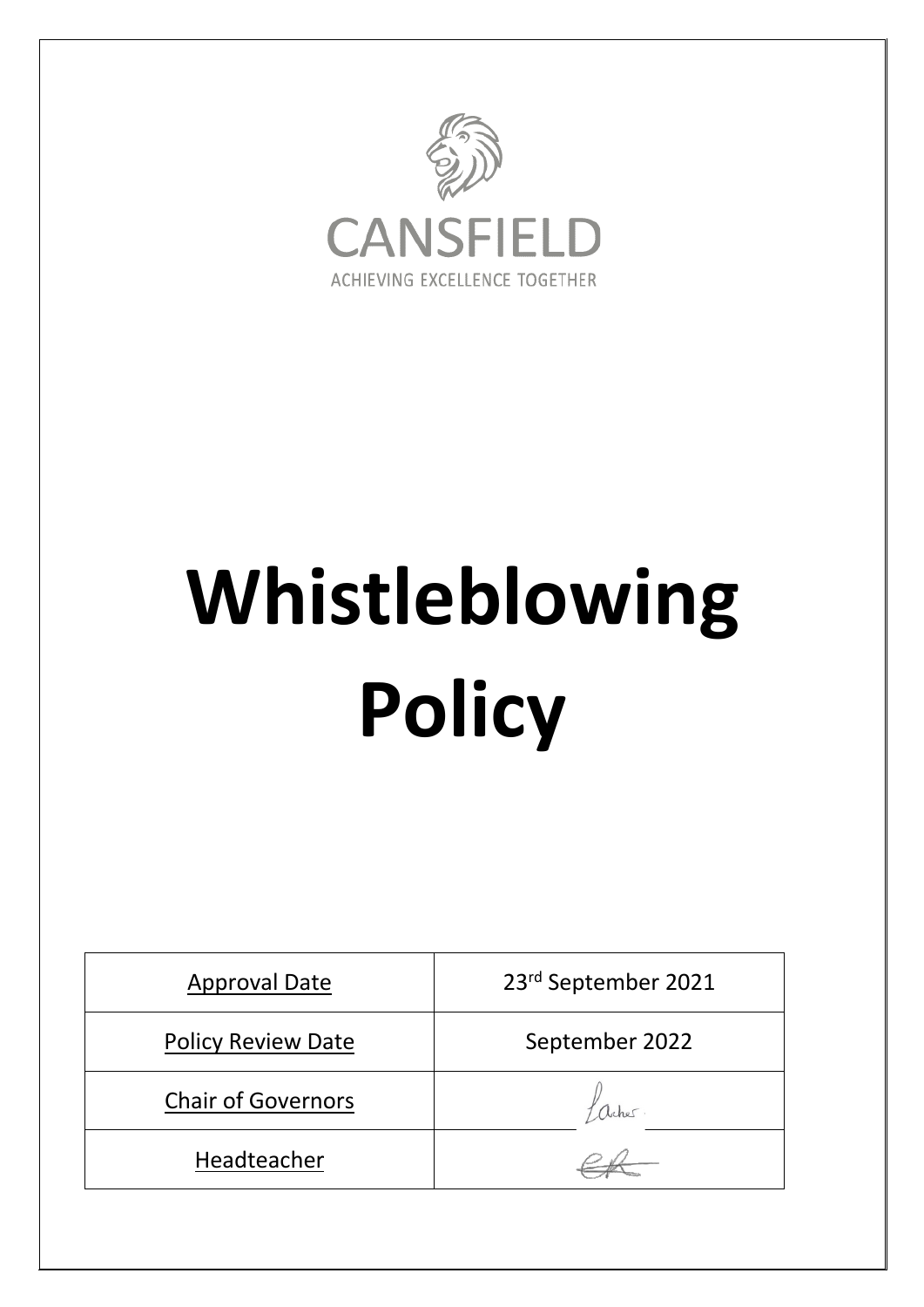# **1. Introduction**

Whistleblowing is when an individual 'makes a disclosure in the public interest' about a matter which has come to their attention through work. Whistleblowing occurs when a worker raises a concern about danger or illegality that affects others, for example members of the public. The disclosure may be about the alleged wrongful conduct of their employer, a colleague, or any third party. The whistleblowing policy covers all employees, volunteers, trainees, agency workers and contractors.

Typically, the whistleblower is not directly, personally affected by the danger or illegality, although they may be. Personal complaints such as harassment, discrimination, or breaches of their own employment contract, are not usually treated as whistleblowing and should be handled according to the School's Grievance or Dignity at Work policies.

Examples of the situations covered may include:

- Financial malpractice (including Wigan Council's Standing Orders and Financial Regulations relating to the use of public funds)
- Criminal offences
- Behaviour amounting to improper conduct
- Matters which fall below established standards of practice
- Risks to health and safety
- Failure to comply with a legal obligation or contravening School's policy
- A miscarriage of justice
- Environmental damage

## **2. Purpose**

The Governing Body of this School and Wigan Council are committed to the highest possible standards of openness, probity and accountability and to working in close partnership in resolving matters raised through this Whistleblowing Policy.

Employees are often the first to realise that there may be something seriously wrong within their workplace environment. However, they may not express their concerns because they feel that speaking up would be disloyal to their colleagues or to their employer. They may also fear harassment or victimisation. In these circumstances, it may be easier to ignore the concern rather than report what may just be a suspicion of malpractice. In line with these commitments, employees with serious concerns about any aspect of the School's work are encouraged to come forward and voice those concerns without fear of reprisals from the School, their colleagues or Wigan Council.

This Whistleblowing Policy is intended to encourage and enable staff to raise serious concerns within the School or Wigan Council rather than overlooking a problem or 'blowing the whistle' outside. However, the policy does not override any statutory rights an employee may have.

## **3. Safeguards Against Harassment or Victimisation**

The Governing Body and Wigan Council recognise that the decision to report a concern can be a difficult one to make, not least because of the fear of reprisal from those responsible for the malpractice. The Governing Body and the Council will not tolerate harassment or victimisation by the School, their colleagues or the Council and will do what it lawfully can to protect employees when they raise concerns under this policy.

This does not mean that if an employee is already the subject of disciplinary or redundancy procedures, that those procedures will be halted because of their whistleblowing.

# **4. Confidentiality**

The Governing Body and the Council will do its best to protect the identity of an employee when a concern is raised and the employee does not want their name to be disclosed. However, it must be appreciated that the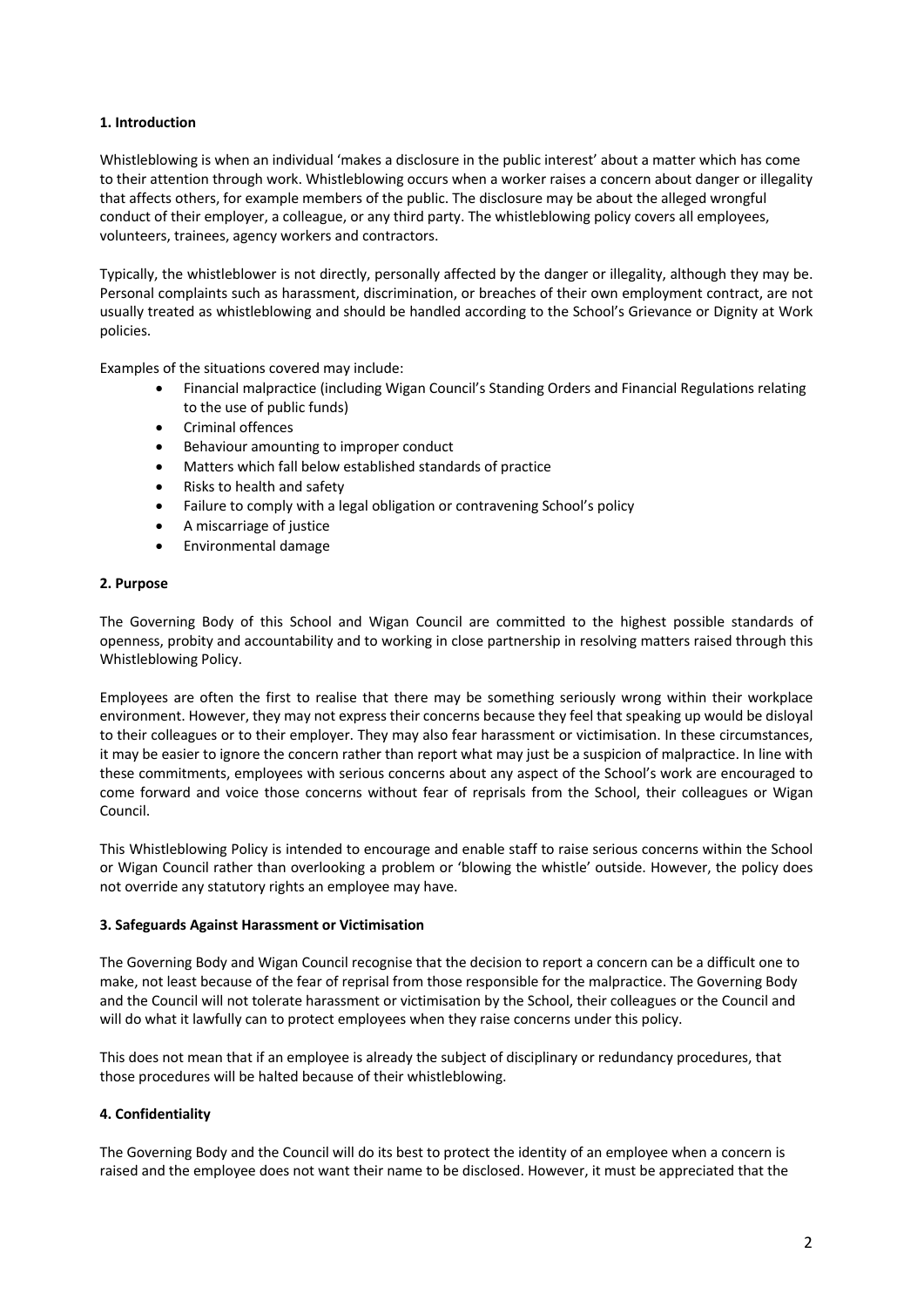investigation process may reveal the source of the information and a statement by the employee may be required as part of the evidence, particularly if the Police or External Auditors or the Courts become involved. The employer may be required by law to disclose the source of the information, in which case confidentiality cannot be guaranteed. In order to take effective action, the Governing Body and/or Wigan Council will need proper evidence which may be required to stand up to examination in Courts or Tribunals.

# **5. Raising a Concern Anonymously**

This policy encourages employees to put their names to an allegation. Concerns expressed anonymously are much less powerful, but they will be considered at the discretion of the Governing Body and Wigan Council. In exercising the discretion, the factors to be considered would include:

- the seriousness of the issues raised;
- the credibility of the concern; and
- the likelihood of confirming the allegation from attributable sources.

## **6. Unfounded Concerns**

If a concern is made under this policy which was made in the public interest, but it is not founded in the outcome of the investigation, no action will be taken against the employee raising the concern. This includes protection for the employee of no less favourable treatment for raising the concern, by the School / Wigan Council or the employee's colleagues. If an employee has concerns about this, they should raise these through the appropriate internal policies and procedures detailed in section 1.

If, however, an employee makes a malicious or vexatious allegation, an investigation will take place to determine whether the employee had a reasonable belief that the concern was in the public interest at the time. If it is found that it was not, then disciplinary action may be taken.

## **7. The Responsible Officer**

The Assistant Director – Legal (as Monitoring Officer) has overall responsibility for the maintenance and operation of this policy. They maintain a record of concerns raised including the outcomes and will report as necessary to the School and Wigan Council. If the employee requests their identity to remain anonymous, then the Assistant Director– Legal will do what they lawfully can to protect the employee's identity but they may be obliged to disclose it by law to the Police, the External Auditor or the Courts.

## **8. The Law**

The Public Interest Disclosure Act 1998 (PIDA) is the key piece of UK legislation protecting individuals who 'blow the whistle' in the public interest. The law protects 'workers', which includes employees.

Disclosures in the "public interest" would include those which highlight misconduct, wrongdoing or risks to the public, promote openness or transparency, or promote freedom of expression. The scope of "public interest" is, therefore, potentially very broad. The legislation is clear however, that "public interest" is not the same as "what the public is interested in". In addition, if an employee reports their concern to the media, in most cases they will lose their whistleblowing law rights.

A worker will have to show three things to claim PIDA protection:

- that he or she made a disclosure
- that they followed the correct disclosure procedure
- that they were dismissed or suffered a detriment as a result of making the disclosure

Workers who make a 'protected disclosure' can make a claim to an employment tribunal if they're treated badly or dismissed; however, they must now be able to show that the disclosure was made at the time in the reasonable belief that it was "in the public interest". This protection however does not detract nor remove from the employee's own responsibilities in accordance with their role e.g. you must still take actions to respond to a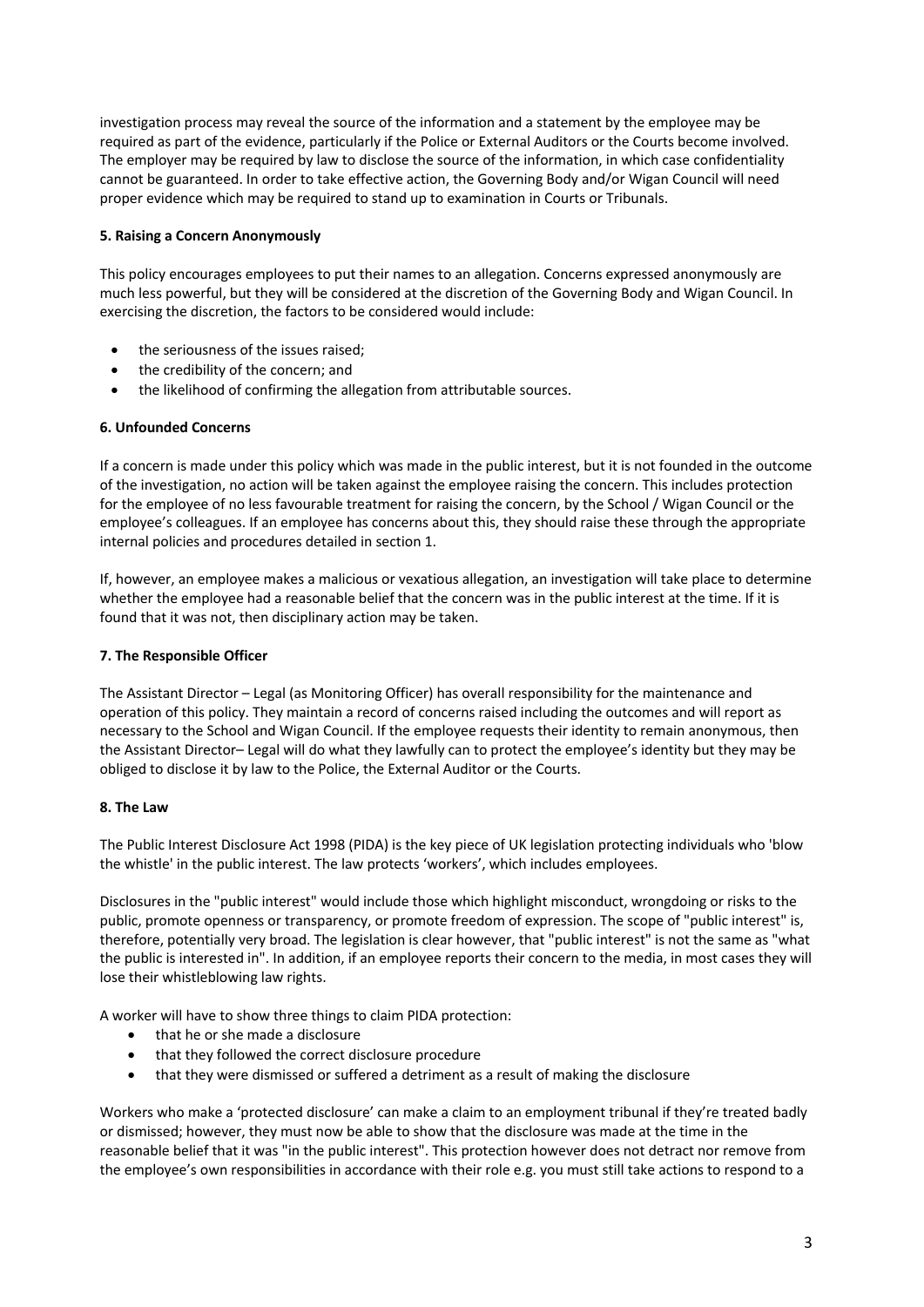safeguarding concern with a child, in line with safeguarding procedures, in addition to raising a whistleblowing complaint highlighting the cause of the incident which is in the public interest.

The School and Wigan Council must also be aware that confidentiality clauses used in settlement agreements do not affect a worker's right to make a protected disclosure. In addition, an employee who makes a protected disclosure after their employment has terminated will still be protected by the legislation.

# **9. How to Raise a Concern**

# **9.1 Raising a Concern to your Employer**

As a first step, you should normally raise concerns with your immediate manager e.g. Head of Key Stage or Department, a member of the Senior Management Team or the Headteacher. This depends, however, on the seriousness and sensitivity of the issues involved and who is thought to be involved in the malpractice. For example, if you believe that leadership is involved, you should approach the Headteacher, Chair of Governors, or alternatively, the Director of Children's Services for Wigan Council, the Chief Executive, the Deputy Chief Executive or the Assistant Director - Legal.

Concerns are better raised in writing. You are invited to set out the background and history of the concern, giving names, dates and places where possible, and the reasons why you are particularly concerned about the situation. If you do not feel able to put your concern in writing, you can telephone or meet the appropriate person listed above.

The earlier you express the concern, the easier it is to take action.

Although you are not expected to prove the truth of an allegation, you will need to demonstrate to the person contacted that there are sufficient grounds for your concern.

To raise the matter on your behalf, you may invite a union or professional association representative or a work colleague however they must not be directly involved with the matter relating to the complaint. You may also have such a companion to represent you at any meeting which is held relating to your concern.

# **9.2 How the School will Respond**

The School and/or Council will respond to your concerns.

The action taken by the School and/or Council will depend on the nature of the concern as determined by the Assistant Director – Legal and/or Assistant Director – HR&OD Services. The School and/or Council could decide that the matters raised may:

- be investigated internally
- be referred to the Police
- be referred to the External Auditor
- form the subject of an independent inquiry

In order to protect individuals and the School / Council, initial enquiries will be made to decide whether an investigation is appropriate and if so, what form it should take. The overriding principle, which the School and/or Council will have in mind, is the public interest. Concerns or allegations, which fall within the scope of specific procedures (for example, child protection or discrimination issues), will normally be referred for consideration under those procedures.

Some concerns may be resolved by agreed action without the need for investigation. If urgent action is required this will be taken before any investigation is conducted.

Within ten school working days of a concern being received, the person you raised your concern to e.g. your immediate line manager, Chair of Governors, Headteacher etc will write to you: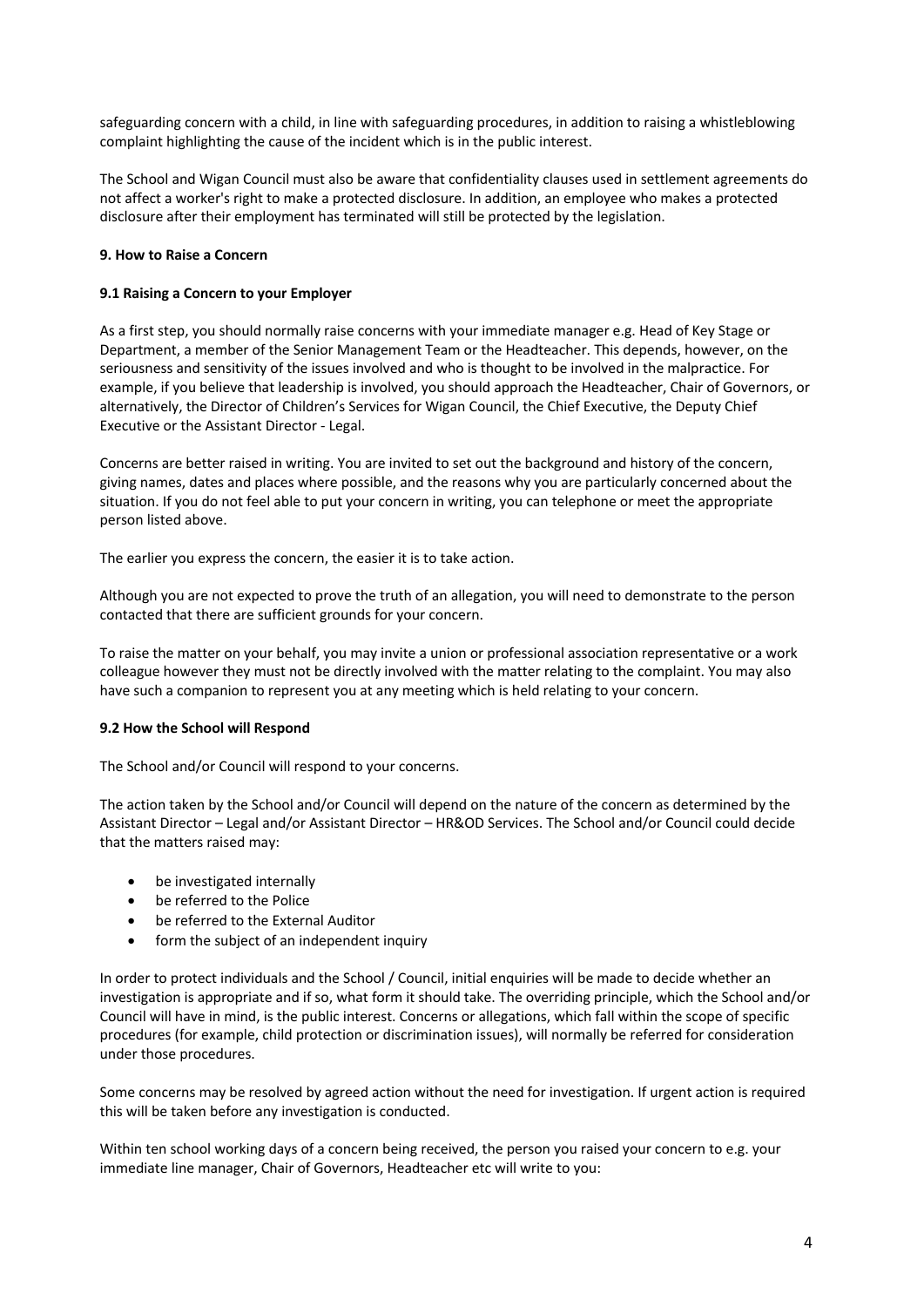- acknowledging that the concern has been received
- indicating how it proposes to deal with the matter if possible at such an early stage
- giving an estimate of how long it will take to provide a final response if possible at such an early stage
- telling you whether any initial enquiries have been made, and
- telling you whether further investigations will take place, and if not, why not.

The amount of contact between the persons considering the issues and the employee raising these concerns, will depend on the nature of the matters raised, the potential difficulties involved and the clarity of the information provided. If necessary, further information will be sought from the employee.

When any meeting is arranged, which can be off-site if you wish, you have the right to be accompanied by your chosen companion. This may be a union or professional association representative or a work colleague however they must not be directly involved with the matter relating to the complaint. A summary of the meeting will be made for record keeping purposes, which you may have a copy of if you wish. You are invited to make personal notes of the meeting if you prefer.

The School and Council will do what it lawfully can to minimise any difficulties that you may experience as a result of raising a concern. For instance, if you are required to give evidence in criminal or disciplinary proceedings, the School and/or the Council will advise you about the procedure. The School or Council cannot however provide legal representation for you.

Where appropriate, counselling may be provided, which can be accessed through the Health Management Employee Assistance Programme (EAP) (if your School is subscribed to this service) or the employee's GP. In addition, the Education Support Partnership (formerly the Teachers Support Network) is available to provide support on a wide range of issues. The School may also wish to explore providing mediation for individuals, to help rebuild trust and relationships in the workplace. This can be provided by contacting HR.

The School accepts that you need to be assured that the matter has been properly addressed. Therefore, subject to legal and confidentiality constraints, you will receive information about the outcomes of any investigations, within the confines of the School's internal policies and procedures.

## **9.3 Raising a Concern Outside your Employer**

This policy is intended to provide employees with an avenue to raise concerns within the School. If you are dissatisfied with the handling of your concerns, or if you feel it is right to take the matter outside the School, an employee may raise their concerns to the appropriate 'prescribed persons'. The relevant prescribed person depends on the subject matter of the disclosure. A list of these persons can be found **here**.

Prescribed persons have individual policies and procedures for handling concerns and complaints. Generally these will be accessible on their websites.

Alternatively, the employee may wish to raise their concerns with:

- the Police
- a Solicitor
- Wigan Council's External Auditor
- relevant professional bodies / regulatory organisations
- their trade union/professional association
- ACAS

## **10. Contacts**

## **10.1 Wigan Council**

Alison McKenzie-Folan - Chief Executive